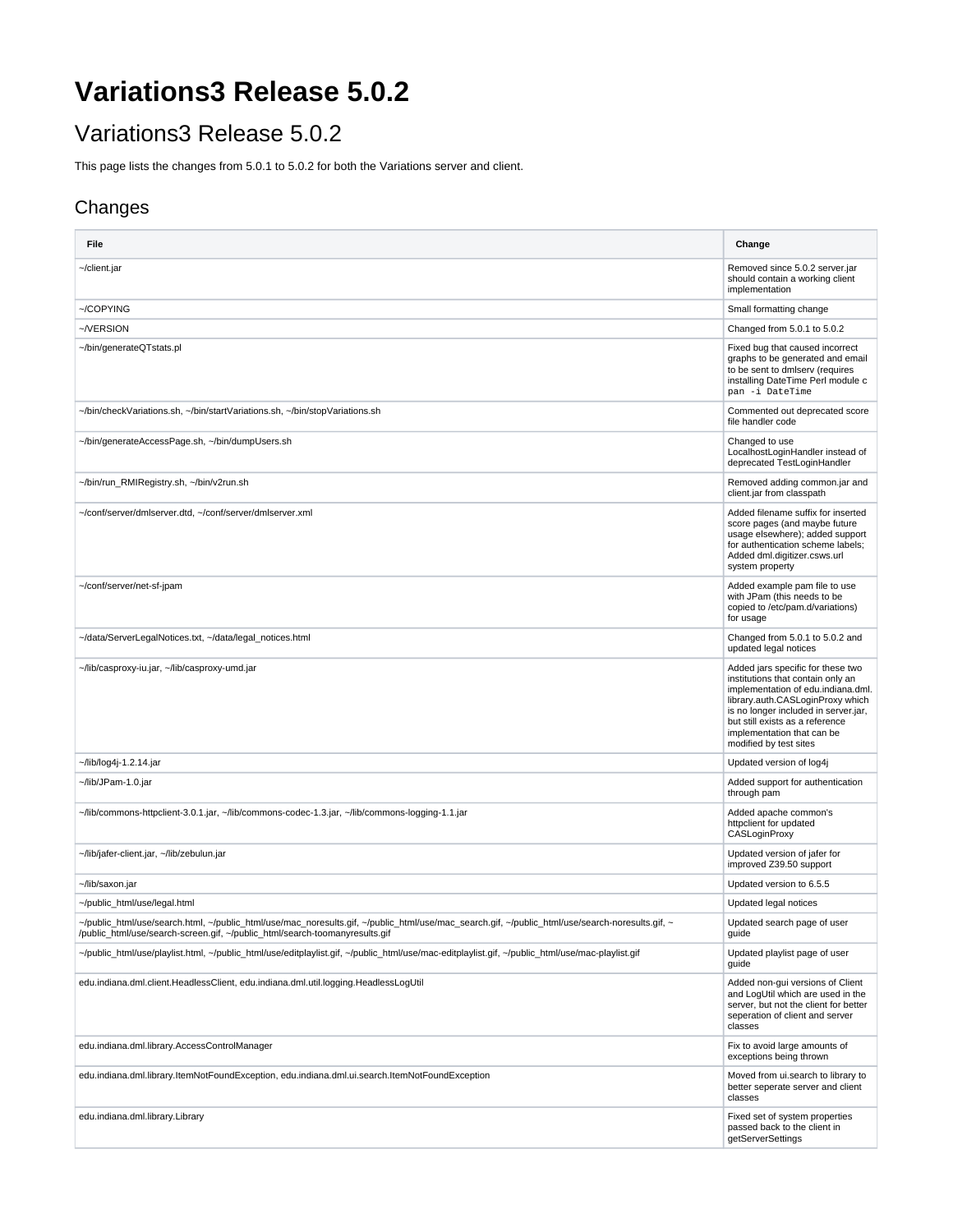| edu.indiana.dml.library.Library, edu.indiana.dml.library.LibraryApplication, edu.indiana.dml.library.LibraryConnection, edu.indiana.dml.library.<br>LibraryConnectionImpl, edu.indiana.dml.media.DjVuMediaProcessor                                                                                                                                                                                                                                                                                                                                                                                                                                                                                                                                                                                                                                                                                                                                                                                                                                      | Changes to improve score and<br>audio ingest including adding new<br>createAndPublish for scores and<br>checkForDerivatives to client-<br>server interface; Commented out<br>deprecated score file handler code                              |
|----------------------------------------------------------------------------------------------------------------------------------------------------------------------------------------------------------------------------------------------------------------------------------------------------------------------------------------------------------------------------------------------------------------------------------------------------------------------------------------------------------------------------------------------------------------------------------------------------------------------------------------------------------------------------------------------------------------------------------------------------------------------------------------------------------------------------------------------------------------------------------------------------------------------------------------------------------------------------------------------------------------------------------------------------------|----------------------------------------------------------------------------------------------------------------------------------------------------------------------------------------------------------------------------------------------|
| edu.indiana.dml.library.LibraryConnectionManager                                                                                                                                                                                                                                                                                                                                                                                                                                                                                                                                                                                                                                                                                                                                                                                                                                                                                                                                                                                                         | Added support for authentication<br>through pam using JPam;<br>Modified getServerSettings to<br>handle authentication scheme<br>labels correctly                                                                                             |
| edu.indiana.dml.library.auth.AuthenticationScheme                                                                                                                                                                                                                                                                                                                                                                                                                                                                                                                                                                                                                                                                                                                                                                                                                                                                                                                                                                                                        | Added support for authentication<br>scheme labels                                                                                                                                                                                            |
| edu.indiana.dml.library.auth.CASLoginProxy, edu.indiana.dml.library.auth.CASLoginProxy_IU, edu.indiana.dml.library.auth.CASLoginProxy_UMD                                                                                                                                                                                                                                                                                                                                                                                                                                                                                                                                                                                                                                                                                                                                                                                                                                                                                                                | Updated CASLoginProxy to use<br>apache common's httpclient and<br>included implementations of this<br>reference version for IU and UMD<br>and added jardesc's to help build<br>the jars holding the institution-<br>specific implementations |
| edu.indiana.dml.library.auth.JPamLoginProxy, edu.indiana.dml.library.auth.PasswordAuth                                                                                                                                                                                                                                                                                                                                                                                                                                                                                                                                                                                                                                                                                                                                                                                                                                                                                                                                                                   | Added support for authentication<br>through pam using JPam                                                                                                                                                                                   |
| edu.indiana.dml.library.config.ServerConfiguration, edu.indiana.dml.util.FilenameFactory                                                                                                                                                                                                                                                                                                                                                                                                                                                                                                                                                                                                                                                                                                                                                                                                                                                                                                                                                                 | Added filename suffix for inserted<br>score pages (and maybe future<br>usage elsewhere); added support<br>for authentication scheme labels;<br>fixed to allow empty-valued<br>SystemProperty tags                                            |
| edu.indiana.dml.media.ContainerStructureValidator                                                                                                                                                                                                                                                                                                                                                                                                                                                                                                                                                                                                                                                                                                                                                                                                                                                                                                                                                                                                        | Made error message more user-<br>friendly for digitization                                                                                                                                                                                   |
| edu.indiana.dml.media.DjVuContentHandler, edu.indiana.dml.media.ScorePrinter, edu.indiana.dml.ui.annotation.ScoreFigure, edu.indiana.dml.ui.media.<br>OpusViewer, edu.indiana.dml.ui.media.ViewerUI                                                                                                                                                                                                                                                                                                                                                                                                                                                                                                                                                                                                                                                                                                                                                                                                                                                      | Improved score handling including<br>broken/blank pages                                                                                                                                                                                      |
| edu.indiana.dml.media.MediaTools, edu.indiana.dml.media.ContainerStructureValidator                                                                                                                                                                                                                                                                                                                                                                                                                                                                                                                                                                                                                                                                                                                                                                                                                                                                                                                                                                      | Added time conversion methods<br>that were in UIUtilities in order to<br>better separate cilent and server<br>classes                                                                                                                        |
| edu.indiana.dml.media.Playlist, edu.indiana.dml.media.PlaylistMetadata, edu.indiana.dml.ui.common.UIUtilities, edu.indiana.dml.ui.media.playlist.<br>EditPlaylist, edu.indiana.dml.ui.media.playlist.PlaylistTrack, edu.indiana.dml.ui.media.playlist.PlaylistUl                                                                                                                                                                                                                                                                                                                                                                                                                                                                                                                                                                                                                                                                                                                                                                                         | Added ability to send playlist<br>tracks to other playlists                                                                                                                                                                                  |
| edu.indiana.dml.ui.admin.BindRecordingMeasures, edu.indiana.dml.ui.admin.z3950_search.RecordDetailsDialog, edu.indiana.dml.ui.annotation.<br>AnnotationUtilities, edu.indiana.dml.ui.common.EditBookmarks, edu.indiana.dml.ui.common.UIUtilities, edu.indiana.dml.ui.media.playlist.PlaylistUI, dml.<br>indiana.dm.ui.lesson.LessonUtilities, edu.indiana.dml.ui.search.EncodedScoreDialog, edu.indiana.dml.ui.search.RecordViewWindow, edu.indiana.dml.ui.<br>timeliner.TimelineUtilities                                                                                                                                                                                                                                                                                                                                                                                                                                                                                                                                                               | Made all file choosers shared and<br>sticky application-wide                                                                                                                                                                                 |
| edu.indiana.dml.ui.media.ViewerTemplate, edu.indiana.dml.ui.search.AdvancedPanel, edu.indiana.dml.ui.timeliner.TimelineControlPanel, edu.indiana.dml.<br>ui.timeliner.TimelineFrame, edu.indiana.dml.ui.timeliner.TimelineProperties                                                                                                                                                                                                                                                                                                                                                                                                                                                                                                                                                                                                                                                                                                                                                                                                                     | UI tweaks                                                                                                                                                                                                                                    |
| edu.indiana.dml.ui.admin.ContainerMediaObjectsPanel                                                                                                                                                                                                                                                                                                                                                                                                                                                                                                                                                                                                                                                                                                                                                                                                                                                                                                                                                                                                      | Added drop down box to allow<br>modification of MediaObject status                                                                                                                                                                           |
| edu.indiana.dml.ui.amdin.EditSubDialog                                                                                                                                                                                                                                                                                                                                                                                                                                                                                                                                                                                                                                                                                                                                                                                                                                                                                                                                                                                                                   | Added Cut/Copy/Paste menu to<br>all text fields of all subclasses                                                                                                                                                                            |
| edu.indiana.dml.ui.admin.RecordDeleteionException, edu.indiana.dml.ui.admin.RecordDeletionManager, edu.indiana.dml.util.RecordDeletionException,<br>edu.indiana.dml.util.RecordDeletionManager                                                                                                                                                                                                                                                                                                                                                                                                                                                                                                                                                                                                                                                                                                                                                                                                                                                           | Moved RecordDeletion classes to<br>util to better separate client and<br>server classes                                                                                                                                                      |
| edu.indiana.dml.ui.admin.z3950_search.ContainerRecord, edu.indiana.dml.ui.admin.z3950_search.ContainerSearchEngine, edu.indiana.dml.ui.admin.<br>z3950_search.ContributorRecord, edu.indiana.dml.ui.admin.z3950_search.ContributorSearchEngine, edu.indiana.dml.ui.admin.z3950_search.<br>RecordType, edu.indiana.dml.ui.admin.z3950_search.ResultRecord, edu.indiana.dml.ui.admin.z3950_search.SearchAttribute, edu.indiana.dml.ui.admin.<br>z3950_search.WorkRecord, edu.indiana.dml.ui.admin.z3950_search.WorkSearchEngine, edu.indiana.dml.ui.admin.z3950_search.ZSearchEngine, edu.<br>indiana.dml.util.z3950.ContainerRecord, edu.indiana.dml.util.z3950.ContainerSearchEngine, edu.indiana.dml.util.z3950.ContributorRecord, edu.indiana.<br>dml.util.z3950.ContributorSearchEngine, edu.indiana.dml.util.z3950.RecordType, edu.indiana.dml.util.z3950.ResultRecord, edu.indiana.dml.util.z3950.<br>SearchAttribute, edu.indiana.dml.util.z3950.WorkRecord, edu.indiana.dml.util.z3950.WorkSearchEngine, edu.indiana.dml.util.z3950.ZSearchEngine | Moved non-qui z3950 classes to<br>util to better separate client and<br>server classes                                                                                                                                                       |
| edu.indiana.dml.ui.admin.z3950 search.SearchFrame, edu.indiana.dml.ui.admin.z3950 search.SearchResultSelector, edu.indiana.dml.util.<br>Metadatalmporter, edu.indiana.dml.util.z3950.ContainerSearchEngine, edu.indiana.dml.util.z3950.ContributorSearchEngine, edu.indiana.dml.util.z3950.<br>ResultRecord, edu.indiana.dml.util.z3950.WorkSearchEngine, edu.indiana.dml.util.z3950.ZSearchEngine                                                                                                                                                                                                                                                                                                                                                                                                                                                                                                                                                                                                                                                       | Updated jafer version                                                                                                                                                                                                                        |
| edu.indiana.dml.util.z3950.ContainerSearchEngine                                                                                                                                                                                                                                                                                                                                                                                                                                                                                                                                                                                                                                                                                                                                                                                                                                                                                                                                                                                                         | Fixed bug that ignored dml.z3950.<br>Container.field.id.name system<br>property and always searched on<br>"any" use attribute for id searches                                                                                                |
| edu.indiana.dml.ui.annotation.AnnotationConnectionTool, edu.indiana.dml.ui.annotation.AnnotationCreationTool, edu.indiana.dml.ui.annotation.<br>AnnotationPolygonTool, edu.indiana.dml.ui.annotation.AnnotationSelectionTool, edu.indiana.dml.ui.annotation.LabelCreationTool, edu.indiana.dml.ui.<br>annotation.PencilTool, edu.indiana.dml.ui.annotation.PolylineTool, edu.indiana.dml.ui.annotation.RomanTextBoxTool, edu.indiana.dml.ui.annotation.<br>TextBoxTool                                                                                                                                                                                                                                                                                                                                                                                                                                                                                                                                                                                   | Fixed bug where any tool other<br>than the selection tool would<br>throw a NullPointerException<br>when a right mouse click<br>happened in the score viewer                                                                                  |
| edu.indiana.dml.ui.common.SpecialCharEntry                                                                                                                                                                                                                                                                                                                                                                                                                                                                                                                                                                                                                                                                                                                                                                                                                                                                                                                                                                                                               | Added circumflex O and moved<br>the eph forward                                                                                                                                                                                              |
| edu.indiana.dml.ui.common.WindowManager                                                                                                                                                                                                                                                                                                                                                                                                                                                                                                                                                                                                                                                                                                                                                                                                                                                                                                                                                                                                                  | Small code change for clarity                                                                                                                                                                                                                |
| edu.indiana.dml.ui.digitizer.CDItemStructureSource, edu.indiana.dml.ui.digitizer.CDItemStructureSpi, edu.indiana.dml.ui.digitizer.Digitizer, edu.indiana.dml.<br>ui.digitizer.DigitizerRecordingStructurePanel, edu.indiana.dml.ui.digitizer.DigitizerStructureUtilities, edu.indiana.dml.ui.digitizer.ImportTracksDialog, edu.<br>indiana.dml.ui.digitizer.ltemResultComparator                                                                                                                                                                                                                                                                                                                                                                                                                                                                                                                                                                                                                                                                         | Improvements to Import Tracks<br>dialog                                                                                                                                                                                                      |
| edu.indiana.dml.ui.digitizer.Digitizer, edu.indiana.dml.ui.digitizer.DigitizerRecordingStructurePanel, edu.indiana.dml.ui.digitizer.<br>DigitizerScoreStructurePanel                                                                                                                                                                                                                                                                                                                                                                                                                                                                                                                                                                                                                                                                                                                                                                                                                                                                                     | Changes to improve score and<br>audio ingest including check for<br>derivatives on the server when<br>adding pages or cd/sides                                                                                                               |